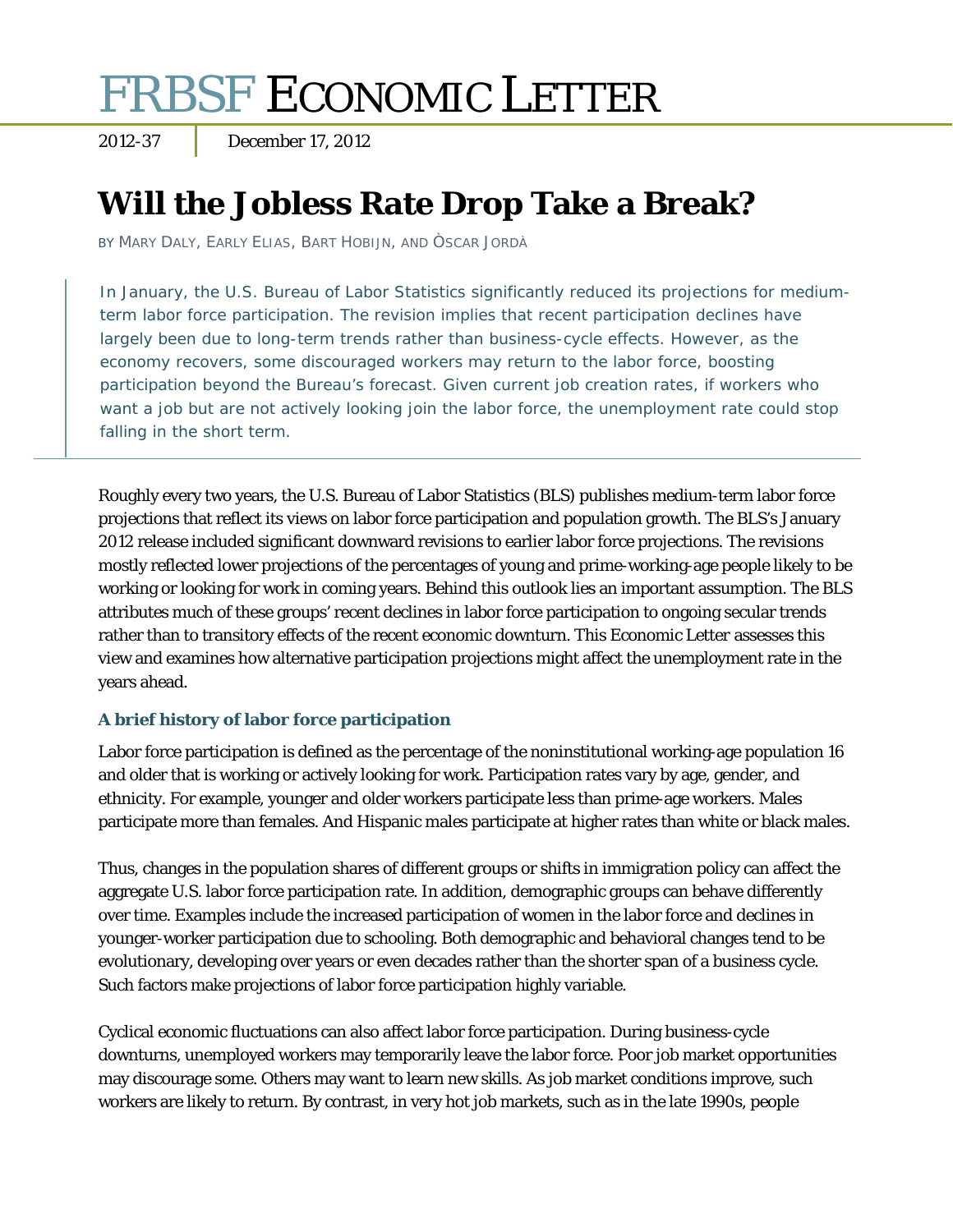normally outside the labor market may seek employment, including those who take care of children, work as unpaid volunteers, or are retired.

The interplay of all of these factors can be seen in Figure 1, which shows the aggregate annual labor force participation rate from 1948 through 2011. Periods of recession dated by the National Bureau of Economic Research (NBER) are shown in gray.

Looking at secular trends, participation grew rapidly from the mid-1960s through the 1990s as women entered the labor force in higher numbers. As women's participation stabilized and baby boomers began to retire, labor force participation leveled off and in the 2000s began to decline. Young



people spent more time in school during this period, further reducing participation rates. On the cyclical side, participation has tended to fall in recessions as workers withdrew from the labor force. This pattern was particularly pronounced during the recent financial crisis.

### **Trend vs. cycle: Is this time different?**

Disentangling secular and cyclical fluctuations in labor force participation is never simple, but has been especially difficult lately. Figure 1 shows that labor force participation began to decline well before the Great Recession. This decline reflected, at least in part, the leading edge of the baby boom generation moving into retirement. The decline in labor force participation accelerated sharply during the recession and continued in the early years of the recovery.

The extent and timing of the recent drop in participation have been difficult to interpret conclusively. Many analysts agree that at least some of the recent drop has been cyclical. But they disagree on how much the decrease stems from the weak labor market during the recession and recovery. Estimates of the effect of these cyclical factors range from a third to half the total drop in participation (Davig, Maki, and Newland 2012; Aaronson, Davis, and Hu 2012; Van Zandweghe 2012). Some analysts argue that, when these workers return to the labor force, that will completely offset ongoing downward structural and demographic trends (Stehn 2012).

The BLS implicitly sided with the camp that emphasizes secular factors when it released its regular medium-term labor force outlook in January. The agency substantially reduced its projections for labor force participation from its previous forecast made in 2009. This suggests that the BLS believes that much of the recent decline in participation reflects a bigger permanent reduction in the size of the labor force than it expected in 2009.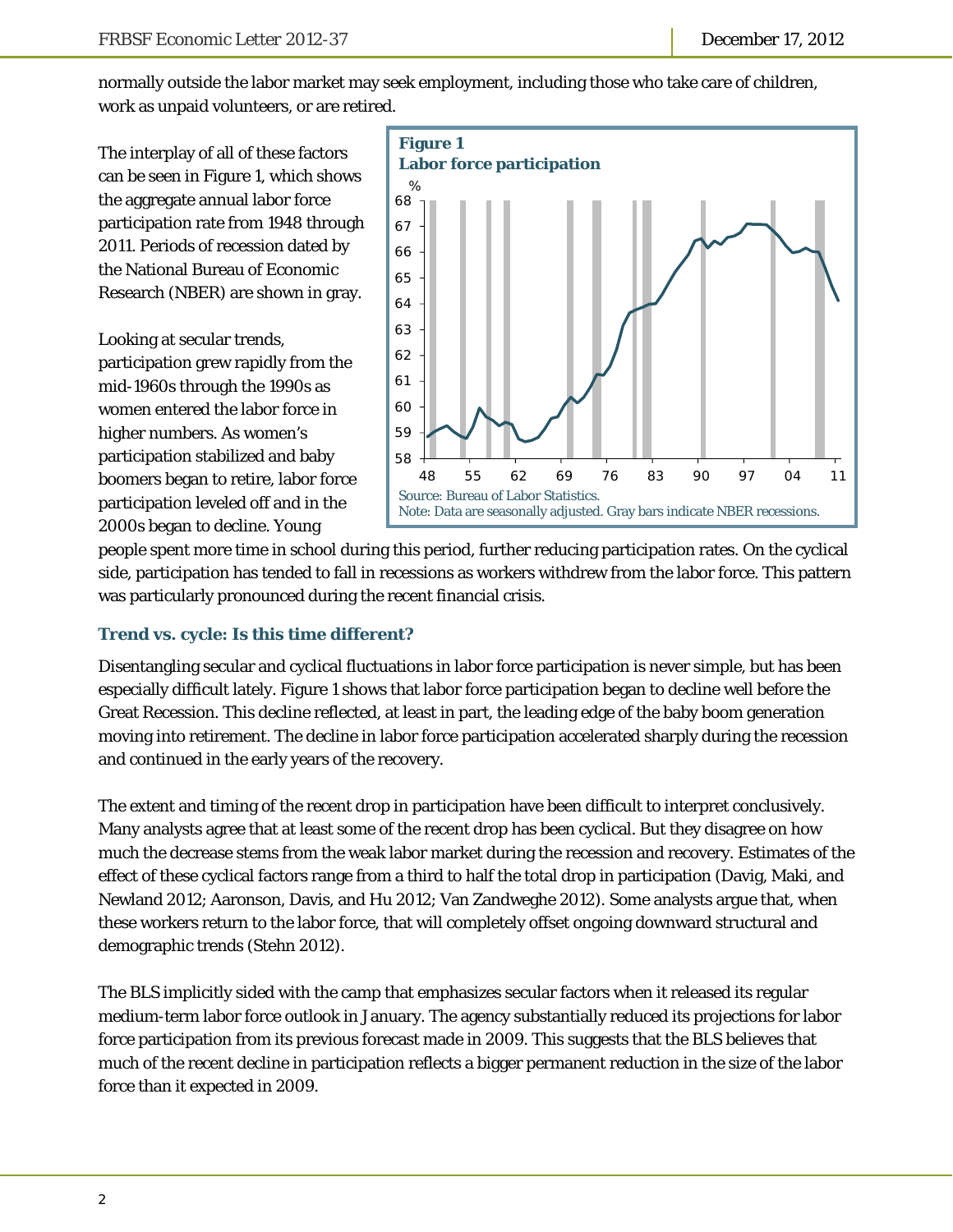Table 1 helps clarify the implicit breakdown of participation into secular and cyclical components. The table shows three numbers: actual labor force participation in November 2012; the annual BLS participation projection for 2012

| <b>Table 1</b><br>Actual labor force participation and projections (%) |                         |                    |                    |  |
|------------------------------------------------------------------------|-------------------------|--------------------|--------------------|--|
|                                                                        | November<br>2012 actual | 2009<br>projection | 2012<br>projection |  |
| 2012                                                                   | 63.6                    | 65.5               | 64.4               |  |

released in November 2009; and the annual BLS projection for 2012 released in January 2012. The BLS 2012 participation projection of 64.4% is 1.1 percentage points lower than the 65.5% projection it issued in 2009. This reflects a downward adjustment in the BLS's views on trend participation. At the same time, the 2012 projection is 0.8 percentage point higher than the actual November rate of 63.6%, implying a cyclical participation shortfall. These numbers indicate the BLS expects that the majority of people who withdrew from the labor market following the Great Recession will stay out even when economic conditions improve.

Thus, the BLS has interpreted most of the recent reduction in labor force participation as a secular change in trend rather than a transitory decline. One way to assess whether this projection will be accurate is to look at survey data from the monthly Current Population Survey (CPS). Each month the survey asks individuals in a representative sample of U.S. households whether they are working, looking for work, or out of the labor force. Since 1994, the survey has asked those who say they are out of the labor force whether they currently want a job. Figure 2 plots the number of working-age adults outside



the labor force who say they want a job as a percentage of the total noninstitutionalized civilian population 16 and older. Gray bars indicate recessions.

As the figure shows, the current share of the adult population that is out of the labor force but wants a job is elevated, but not unusually so by historical standards. In the previous expansion, from December 2001 through November 2007, an average 2.1% of the population wanted a job but was not in the labor force. This share rose sharply starting in 2008. Currently it is 0.7 percentage point above the average level from 2001– 07, nearly matching the 0.8 percentage point cyclical shortfall

implied in the BLS January 2012 projections. Based on these numbers, the BLS projections appear wellaligned with the historical behavior of people marginally attached to the labor force.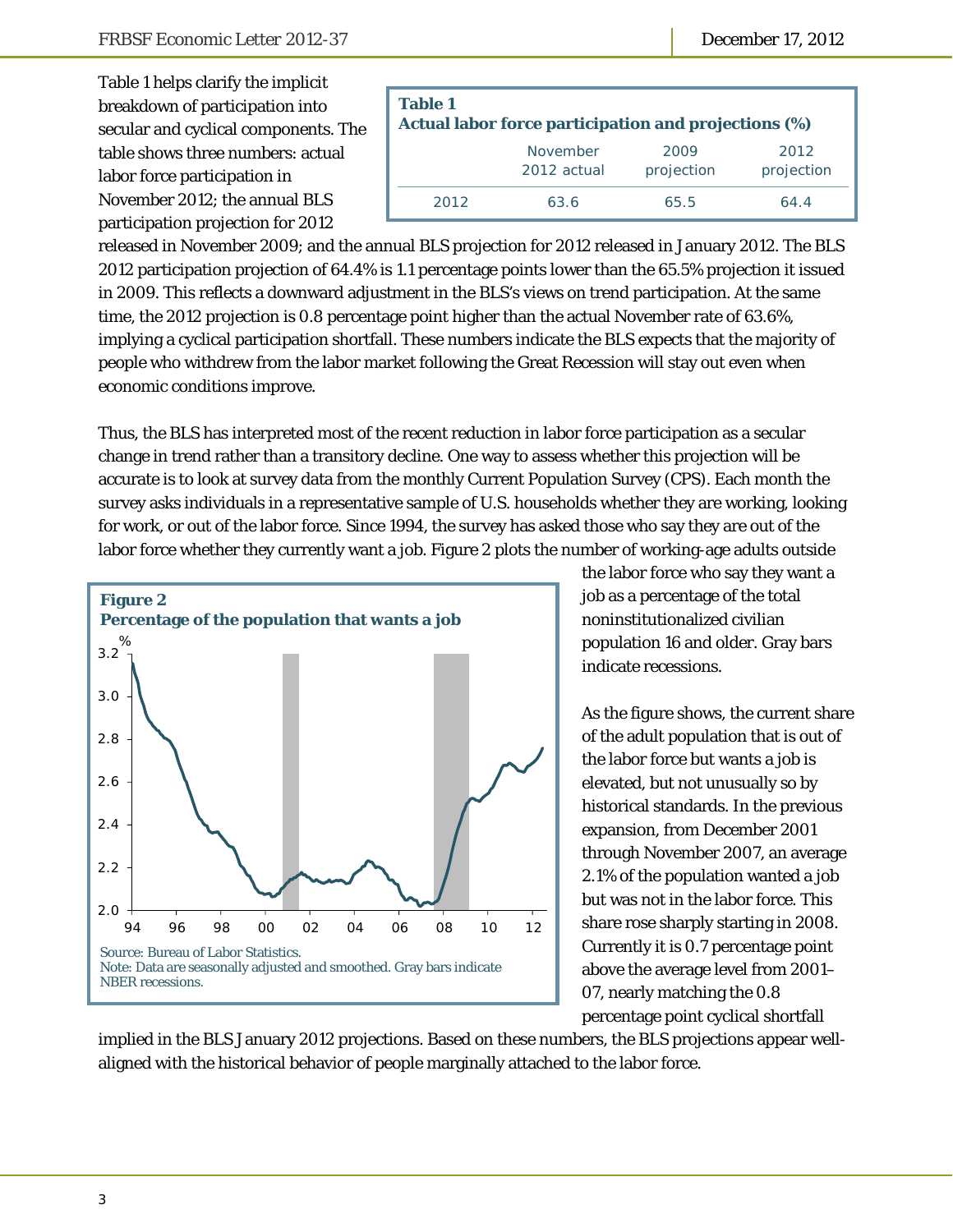#### **Will the unemployment rate stall in 2013?**

Nearly 6.9 million people report being out of the labor force but wanting a job. As economic conditions improve, it is reasonable to expect that some of these workers will move back into the labor force or join for the first time. Based on historical averages, about 2.1 million of them could enter the job market. These potential entrants will either take jobs directly or join the labor force as unemployed workers actively searching for jobs.

The near-term path of unemployment will reflect both how quickly potential workers enter the labor force and the rate at which jobs are created. Assume that the average pace of job creation over the past two years continues. We can then project the path of the unemployment rate over the next year according to the rate at which the 2.1 million potential workers enter the labor force.

If these workers take a year and a half to join the labor force, which would be about a year faster than the entry rate from 1994 to 1999, the recent decline in the unemployment rate would stall at more than 8% by the end of next year. Suppose though that the number of workers who want a job but are not actively looking falls at a more moderate pace and it takes three-and-a-half years for this group to join the labor force. In that case, the unemployment rate would stay at 7.7% through the end of next year. For comparison, if none of the 2.1 million potential workers were to enter the labor market, the unemployment rate would fall to 7.4% by the end of 2013. Of course, the rate at which these workers join the labor force may reflect the labor market's overall strength. A faster rate of job creation may offset a faster rate of labor force entry, allowing the unemployment rate to fall.

The unemployment rate has declined by about one percentage point per year over the past two years. The simulated impact of labor force entrants represents a significant potential slowdown in the pace at which the unemployment rate will decline in 2013. Moreover, the unemployment rate could stall out near important psychological and policy thresholds. Under the one-and-a-half year entry scenario, the unemployment rate could stay around 8% as late as mid-2014, despite continued job growth. Progress in reducing the unemployment rate is a key factor in keeping consumer confidence and spending high enough to sustain recovery. And policymakers use the unemployment rate as a gauge of economic progress. A stall in reducing the unemployment rate would undoubtedly be viewed as a significant disappointment.

#### **Conclusion**

The recent recession was unusual in its depth and its duration. Labor market conditions have remained difficult for a long time. As a result, large numbers of discouraged workers have stopped looking for jobs. A big unknown is whether these workers will stay out of the labor force permanently or enter as the economy recovers. If these workers join the labor force, increasing participation could have a major impact on the unemployment rate in the coming years.

- *Early Elias is a research associate in the Economic Research Department of the Federal Reserve Bank of San Francisco.*
- *[Bart Hobijn is](http://www.frbsf.org/economics/economists/staff.php?bhobijn) a senior research advisor in the Economic Research Department of the Federal Reserve Bank of San Francisco.*
- *[Òscar Jordà is](http://www.frbsf.org/economics/economists/staff.php?ojorda) a research advisor in the Economic Research Department of the Federal Reserve Bank of San Francisco.*

*[Mary Daly is](http://www.frbsf.org/economics/economists/staff.php?mdaly) a group vice president and associate director of research in the Economic Research Department of the Federal Reserve Bank of San Francisco.*